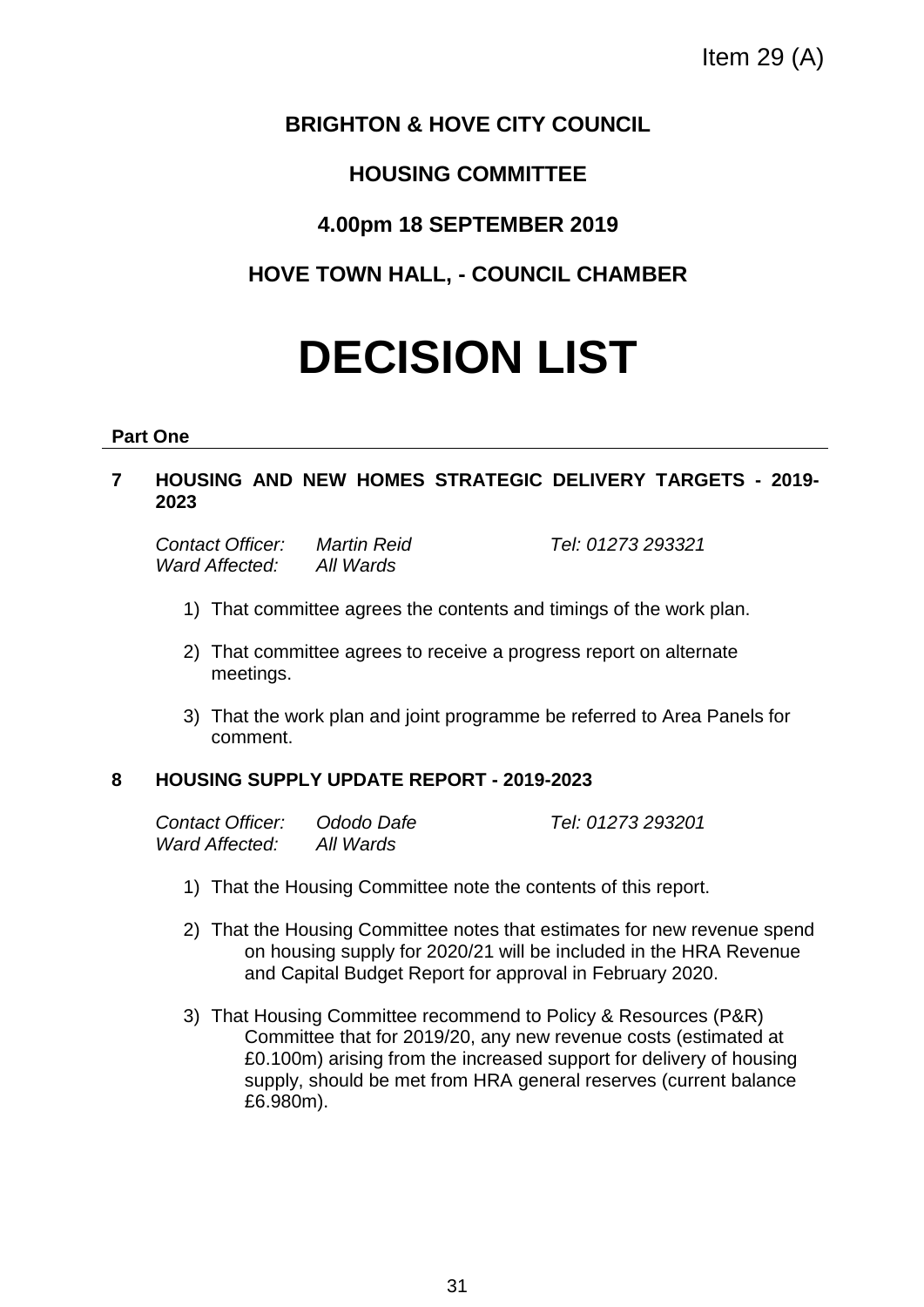## **9 HOME PURCHASE POLICY - PROGRESS UPDATE**

*Contact Officer: Diane Hughes Tel: 01273 293159 Ward Affected: All Wards*

That the Housing Committee:

- 1) Notes the outcomes of the Home Purchase Policy to date.
- 2) Recommends that Policy and Resources Committee agree an additional HRA capital budget of £3.000m for the scheme for 2019/20.
- 3) Recommends to the Constitutional Working Group a review of the financial limits applied to officer scheme of delegations.
- 4) Recommends use of the rent support reserve held within the HRA reserves to enable consideration of reduction of rents under the Home Purchase Policy to achieve social rents or 27.5% living wage rents.

#### **10 EVICTIONS FROM TEMPORARY ACCOMMODATION ANNUAL UPDATE**

| <b>Contact Officer:</b> | Sylvia Peckham |
|-------------------------|----------------|
| Ward Affected:          | All Wards      |

*Contact Officer: Sylvia Peckham Tel: 01273 293318*

1) That the Housing Committee note the findings of the report.

## **11 HOMELESSNESS AND ROUGH SLEEPING STRATEGY DEVELOPMENT AND CONSULTATION**

*Ward Affected: All Wards*

1) That the Housing Committee give approval to commence consultation on the Homelessness and Rough Sleeping Strategy 2020-2025.

#### **12 NIGHT SHELTER & SUPPORTED ACCOMMODATION FOR ROUGH SLEEPERS**

*Contact Officer: Jenny Knight Tel: 01273 293081*

- 1) That the Committee grants delegated authority to the Executive Director of Health & Adult Social Care (HASC) to take all necessary steps to:
	- (i) Procure and award a contract for Two (2) years for the provision of a joint Night shelter Service and supported accommodation service to the value of £450,000 per annum.
	- (ii) The contract is to contain a break provision permitting the council to terminate the contract in whole or in part after one year.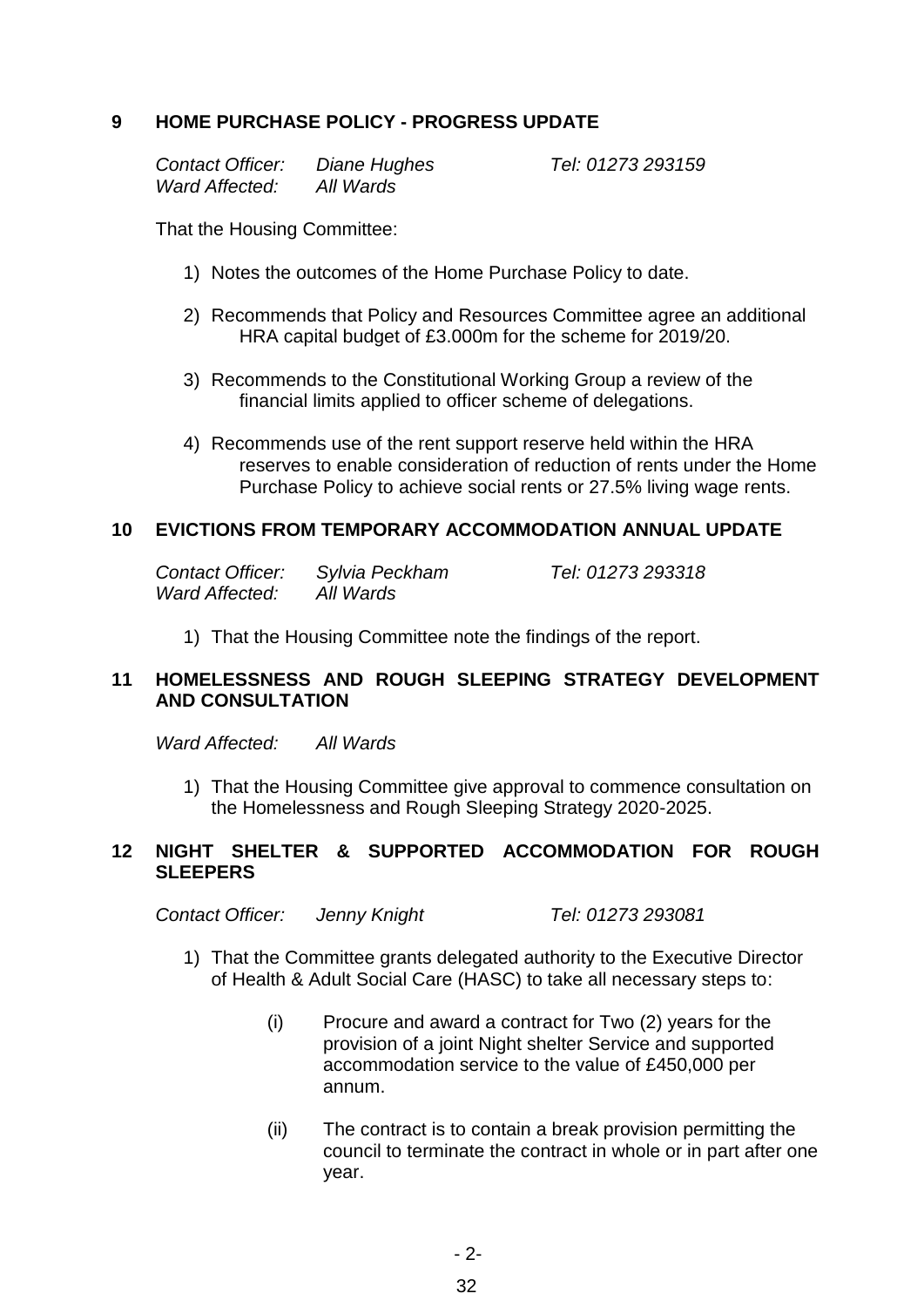### **13 FREDERICK STREET - SCHEME APPROVAL**

| Contact Officer: | Laura Webster            | Tel: 01273 292705 |
|------------------|--------------------------|-------------------|
| Ward Affected:   | St Peter's & North Laine |                   |

- 1) That the Housing Committee approves:
	- i. The proposed scheme of four new council homes at Frederick Street, Brighton under the New Homes for Neighbourhoods programme;
	- ii. The rent levels for the 2 bed flats are set at Local Housing Allowance (LHA) rates and the 1 bed flats are set at 37.5% Living Wage rates in line with the New Homes Rent policy.
- 2) That the Housing Committee recommend to Policy & Resources Committee to:
	- i. Appropriate the Frederick Street car park site (7-9, Frederick Street, Brighton, BN1 4TA) for planning purposes and delegate authority to the Executive Director for Neighbourhoods, Communities & Housing to appropriate for housing once the development is complete.
	- ii. Approve the appropriation of land at Frederick Street from the General Fund to the Housing Revenue Account for £0.300m, being the best consideration reasonably obtainable.
	- iii. Approve the use of £0.300m of commuted sums held for housing purposes as a contribution to the total scheme costs.

#### **14 DISPOSAL BY LEASE OF TWO SITES AT DUNSTER CLOSE, HOLLINGDEAN**

*Contact Officer: Emma Kumar Tel: 01273 293297*

- 1) That Housing Committee recommend to Policy & Resources Committee the disposal by lease of two areas of land identified at Dunster Close (Site A and Site B), to Bunker Housing Co-operative for a 125 year period with the freehold retained by the council's Housing Revenue Account (HRA). The granting of the lease for the site is on the basis that best consideration can take the form of an annual ground rent instead of an initial capital payment, and is subject to Bunker obtaining planning consent, securing funding and entering into a nominations agreement with the council.
- 2) That the decision at 2.1 be implemented by Housing who will report details and progress to the Housing Supply Members Board.